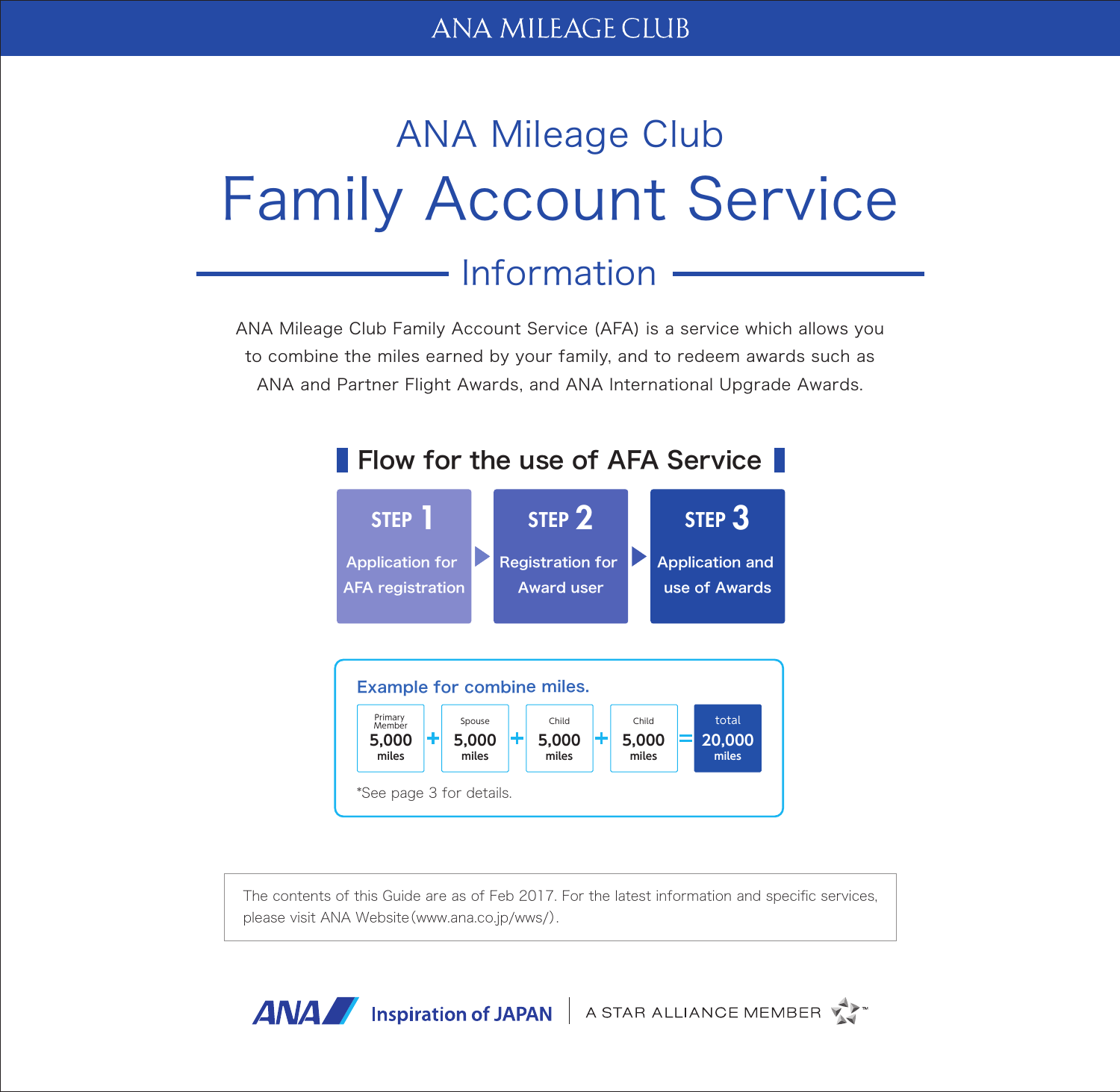#### STEP Application for AFA registration

## ■Eligibility for AFA Service

ANA Mileage Club members (the primary member) who reside outside Japan can register 2-8 family members (including themselves) for this service. The registered family members can be their spouse or same-sex marriage partner, and relatives within two degrees of kinship.

Note: Registration only for the primary member is not accepted. Note: Please note that this service is not available if the registered address for ANA Mileage Club is within Japan.



## ■Registration Fee

A registration fee of 1,000 miles shall be required for registration of this service (new registration and registration of additional changes).

Note: The registration fees cannot be combined.

Note: Registration fee shall be deducted from the Primary Member's mileage account.

## ■Mileage Accrual

Mileage is accrued by each individual ANA Mileage Club member's membership number. Mileage is not accrued by all family members (as a single unit) who are registered for this service.

## ■Procedure



ANA Website

Go to www.ana.co.jp/wws/, and select the country in where you are residing, and register to AFA.

Note: Registration may take as long as two weeks. We may request documents to prove the residence or relationship upon registration.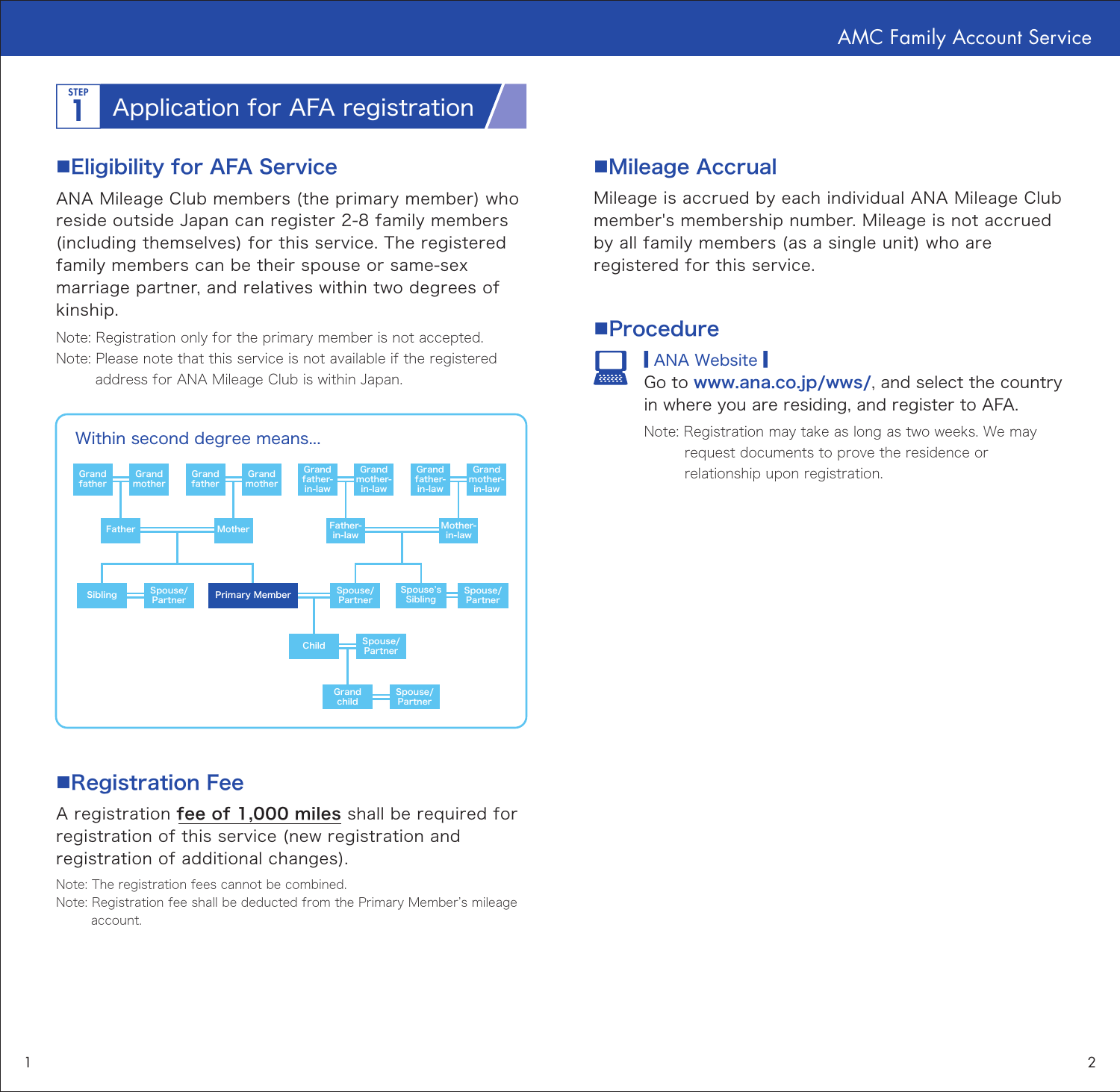### **STEP Registration for Award user**

AFA registration is not linked with Award user registration (P.1). Award user registration must be done at the time of award reservation.

## ■Eligibility for using Awards

Eligibility is the same as those who are eligible to use ANA Mileage Club Awards. Awards may be used by the primary member, as well as their spouse/same-sex marriage partner and relatives within two degrees of kinship who have been registered as award users\*.

\*Award User Registration is required for persons other than the member to use awards. Please refer to the ANA website for details on Award User Registration. The Primary Member should apply. Note: Persons who are not registered for AFA and reside in Japan can also use awards.

## ■Method of Mileage Pooling

## Miles will be pooled in the following order.

Mile pooling for Award application and adjustment according to the change of seasonality.

①The oldest accumulated miles

- ②Less mileage balance
- ③Primary member
- ④Family member

## ▶ Award Refund fee

①The oldest accumulated miles ②Less mileage balance ③Family member ④Primary member

## ■ Mileage Refund

①Newest mileage refunded to original account⦆ ②Larger mileage balance ③Family member ④Primary member

## Application and use of Awards

Upon redeeming the award, you can combine miles of the primary member and the family member.

## ■Procedure

The Primary Member should apply for awards in the following methods.



STEP<br>3

## **ANA Website**

Make a reservation through the ANA website for an available airline or itinerary.

Note: Reservation changes and refunds cannot be requested through the ANA website.

## Telephone

The primary member must contact the ANA Mileage Club Service Center for their country or region by the request deadline for the relevant award.

Note: Please request award redemption with combined miles within the period of validity of the accrued mileage (by the end of the month 36 months after accrual). Expired mileage cannot be combined.

## ■Redeemable Awards

- ANA Domestic Flight Awards
- ANA Partner Airline Flight Awards\*
- ANA International Flight Awards
- **ANA International Upgrade Awards**

\*Based on the condition that any of the members contributing miles must have accrued miles from at least 1 ANA Group international flight within 3 years from the time of the redemption request. Note: Please confirm with the ANA website for terms and usage of each Award.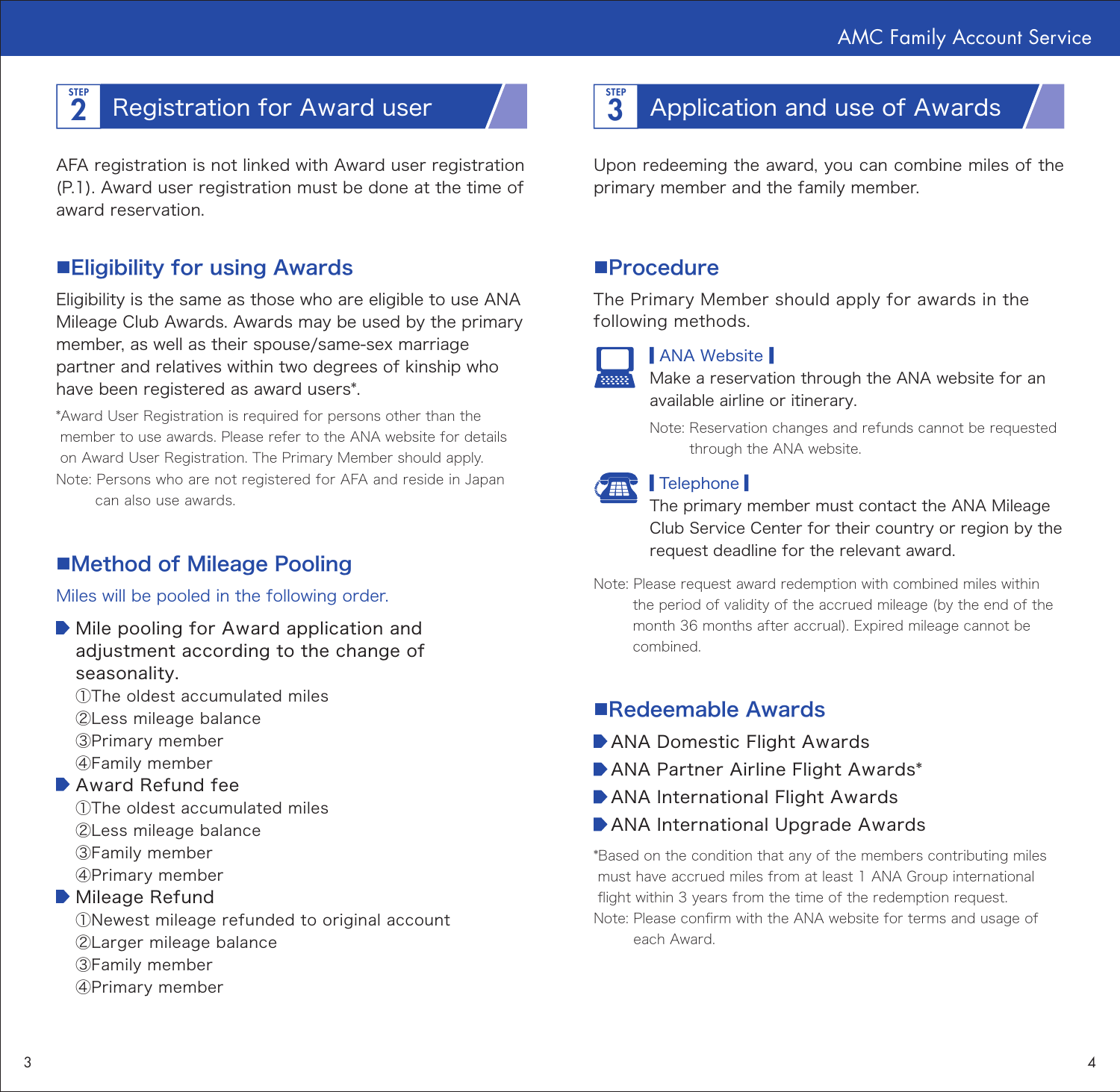## Terms and Conditions

#### Article 1 (General Terms):

- 1. The ANA Mileage Club Family Account Service (hereinafter as "AFA") stipulated in these Terms and Conditions is a service of the mileage program operated by All Nippon Airways Co., Ltd. (hereinafter as "ANA") for ANA Mileage Club members and their Family Members who reside outside Japan.
- 2. The following people may use the AFA: ANA Mileage Club members and their Family Members who reside outside Japan.
- 3. The ANA Mileage Club Terms and Conditions apply regarding the definition of matters and words not stipulated in this agreement.
- 4. The content of Terms and Conditions included on the latest website and printed materials is given priority over all Terms and Conditions and announcements.

#### Article 2 (Use of the Service, Terms of Membership):

- 1. In order to use the AFA, it is necessary to conduct AFA registration procedures after joining the ANA Mileage Club. The ANA Mileage Club membership number given to each individual member is required when using the AFA.
- 2. Registration for AFA is conducted on a family basis, the Primary Member and Family Members (hereinafter as "members"). Registration may not be conducted on a company or corporation basis.
- 3. ANA Mileage Club members (the Primary Member) and their Family Members living outside Japan may be registered for and use the AFA during the period in which they live outside Japan.
- 4. The Primary Member shall in principle be an ANA Mileage Club member living outside Japan himself or herself, who has registered with ANA after consenting to the AFA Terms and Conditions (referred to as "these Terms and Conditions" herein) and for whom such membership has been approved by ANA after it has conducted the required examination of such registration.
- 5. Up to seven Family Members (a total of up to eight members including the Primary Member) may be registered. These Family Members shall be taken from relatives within two generations of family relationship from the Primary Member, living outside Japan. These Family Members must be registered by the Primary Member through a prescribed method after consenting to these Terms and Conditions, and their membership approved by ANA. If the Primary Member loses his/her status by Prime Member withdrawal or another reason, the Family Members also lose their status at the same time. Upon registration of such a Family Member, documentation must be presented of his or her date of birth, relationship to the Primary Member, and of his or her address outside Japan.
- 6. The Primary Member bears all responsibility for damage to ANA or a third party, and regarding claims for compensation, caused by the Primary Member's fraudulent application. This includes falsification or deception related to application content, misuse of mileage, falsified Family Member registration, etc.
- 7. Members may not qualify for the AFA under registration of more than one AFA membership. If it has determined that a member has registered under more than one AFA membership, ANA will automatically consolidate such memberships into one.
- 8. In order to be considered to have an address outside Japan, it is necessary to have an actual residence address outside Japan and to register that address with the ANA Mileage Club.

#### Article 3 (Registration Method):

Registration procedures for AFA shall be conducted based on presentation of the required documents to an ANA Mileage Club Service Center located outside Japan or application to www.ana.co.jp/wws/. ANA will perform screening referring to Article 2 upon application for registration, and approved persons will be registered. Registration may take as long as two weeks.

#### Article 4 (Registration Fee):

- 1. Upon registration, a handling fee of 1,000 miles applies. Once paid, the handling fee shall not be returned for any reason.
- 2. A registration handling fee of 1,000 miles shall be required for each additional member registration, regardless of the number of members added. No amendment fee shall be charged when cancelling registration.
- 3. Registration fees shall be deducted from the Primary Member's mileage account. Payment may not be completed by adding the miles of multiple members.
- 4. If payment of the specified handling fee cannot be made, registration will not be conducted.

#### Article 5 (Effectiveness of Eligibility for Membership):

- 1. Use of the AFA shall become possible after eligibility for membership comes into effect, when ANA completes the registration procedures.
- 2. ANA Mileage Club members with registered addresses in Japan may not register for AFA. When a member's address changes after AFA registration, the member must promptly notify ANA of the change in address.
- 3. When the number of family members located outside Japan increases, whether such family members live with the Primary Member or not, such members may be added as Family Members through application by the Primary Member.

#### Article 6 (AFA Membership Card):

When a member uses the AFA, the member must present his or her ANA Mileage Club Card.

#### Article 7 (Invalidation of Registration):

- 1. Cancellation of a member's AFA registration requires submission, by the Primary Member, of the required notice. When the Primary Member cancels his or her own FA registration, all AFA registrations of his or her Family Members shall also be invalidated.
- 2. When the Primary Member relocates from outside Japan to Japan, the cancellation procedures of paragraph 1 above must be conducted promptly as described under Article 2, Paragraph 3.
- 3. A member's registration shall be no longer valid as soon as it is recognized that ANA has completed the above procedures.
- 4. When the Primary Member relocates to Japan, his or her membership-including Family Memberships will automatically become invalidated.
- 5. If all Family Members cancel their registration, the Prime Members' registration will also be automatically invalidated.